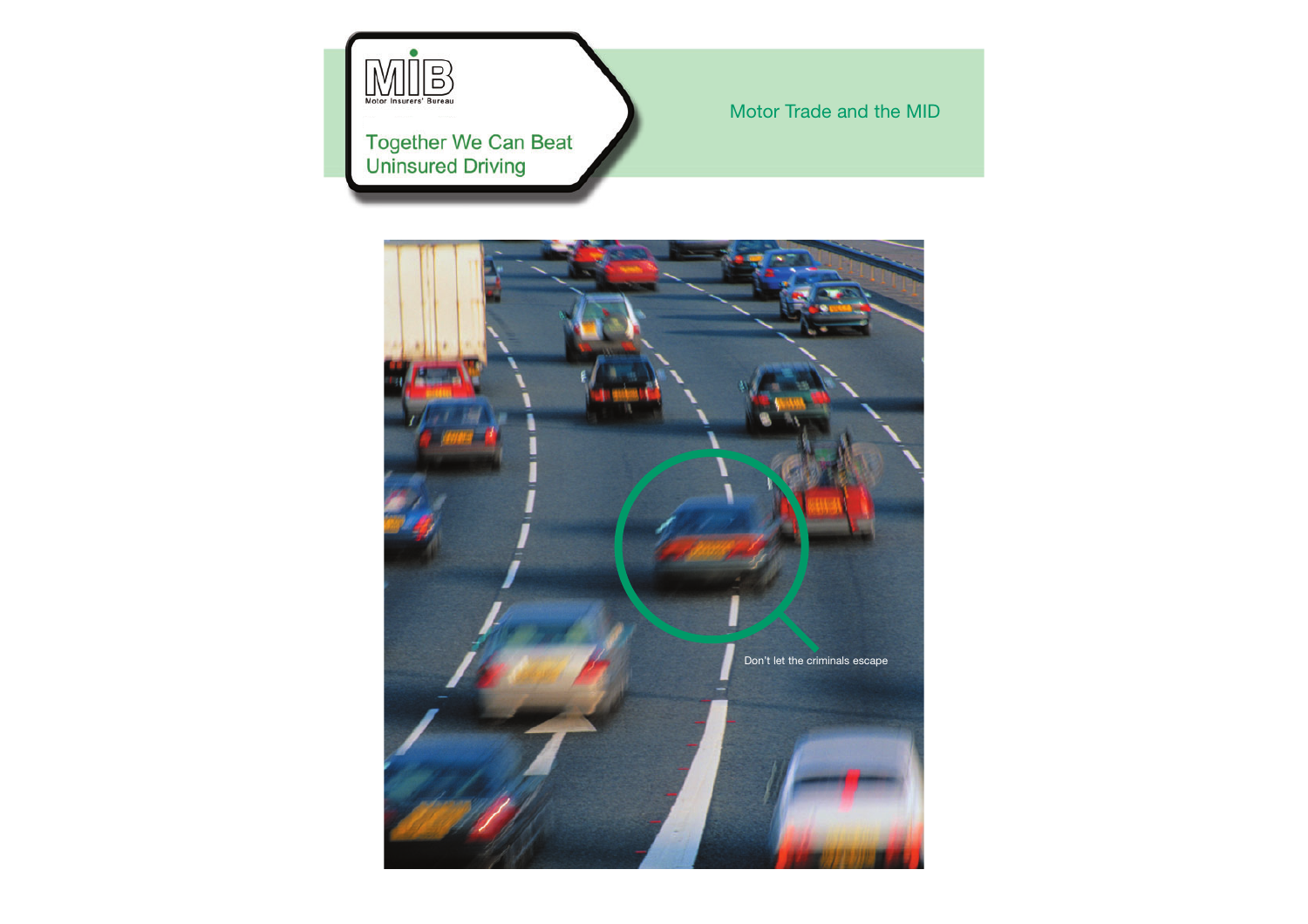### Why updating the MID can save you money

Uninsured drivers currently cost UK motorists over £500 million per year. That means every time you pay your insurance premium a portion of this amount goes to pay for these illegal road users. To tackle this problem the insurance industry assigned responsibility for the development and operation of the Motor Insurance Database (MID) to the Motor Insurers' Bureau (MIB).

The police make approximately 2 million enquiries per month on the MID to check if vehicles have insurance, and as a result of this seized nearly 180,000 uninsured vehicles in 2009. By making sure your motor trade vehicles are correctly added to the MID when they come on cover,

and are then removed when they go off cover, you are helping the police to concentrate on those vehicles that are actually uninsured. You may also save your drivers the inconvenience and potential embarrassment of being stopped by the police, as well as the costs associated with recovering vehicles that have been seized.

Information on potentially uninsured vehicles, which includes motor trade vehicles that have not been added to the MID but should have been, is provided regularly to the police to feed into their Automatic Number Plate Recognition (ANPR) network. When a potentially uninsured vehicle passes an ANPR camera the police are alerted and the driver may be stopped. If the vehicle and policy details are not up to date, it could be seized.



From 2011 a new law gives the Driver and Vehicle Licensing Agency (DVLA) more power to penalise the registered keepers of vehicles that are not insured. As part of this Continuous Insurance Enforcement (CIE) policy the DVLA will compare its records with details of all the vehicles currently on cover that are held on the MID.

If a vehicle does not have insurance cover, and has not had a Statutory Off Road Notification (SORN) declared, the registered keeper could face:

- a fixed penalty notice of £100
- their vehicle being clamped, seized and disposed of
- a court prosecution with a maximum fine of £1,000

These new measures are in addition to the powers the police already have to seize an uninsured vehicle and fine the driver.

You are advised to check that the records of your vehicles held on the MID are up to date using the free service at www.askMID.com. If, having done so, you find that the records are not correct you should contact your broker or insurer immediately.

Alternatively, if you have direct access to the MID via MIDUpdate, you could send the records directly.

Further information regarding CIE can be found on the Department for Transport (DfT) website www.direct.gov.uk under the heading 'stay insured'.

In addition to using the MID as a tool to fight uninsured driving, it is also used to support the 4th EU Motor Insurance Directive (now incorporated in the codified Directive 2009/103/EC). This requires that insurers are readily identifiable using only the registration number, which makes the management of claims involving drivers from different countries more effective. The directive covers all vehicles, including fleet and motor trade vehicles. The UK Regulations passed in 2003<sup>1</sup> place a legal obligation on you, the policyholder, to supply all vehicle information to your insurer, although some insurers ask their policyholders to supply to the MID directly. All vehicle records must be kept for seven years<sup>2</sup>. Non-compliance with the Regulations is a criminal offence, and the maximum fine for not submitting data is £5,000.

<sup>1</sup> Motor Vehicles (Compulsory Insurance) (Information Centre and Compensation Body) Regulations 2003

<sup>2</sup> More information on the detailed requirements can be found on the MIB website http://www.mib.org.uk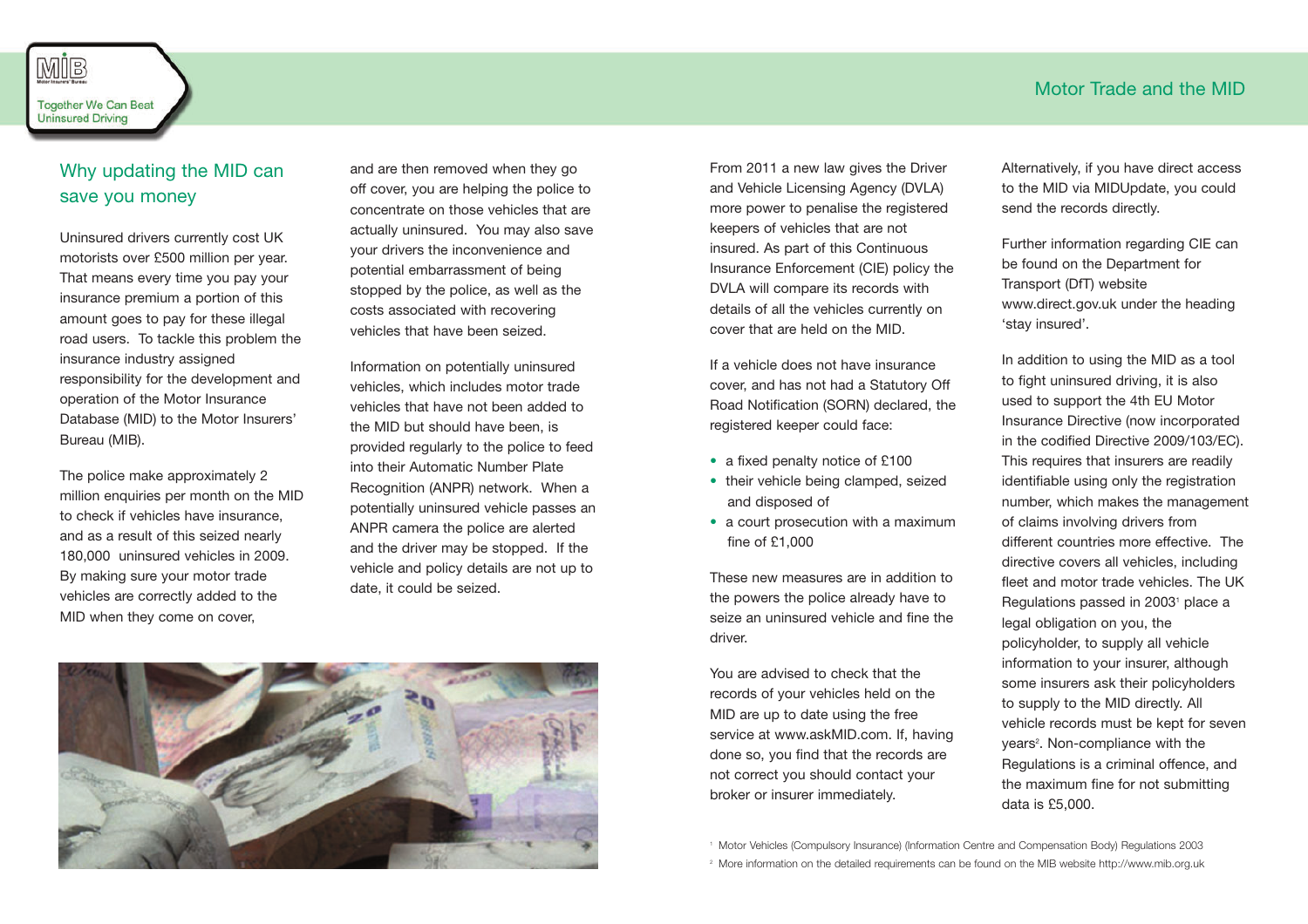## MİB

**Together We Can Beat Uninsured Driving** 

#### How do you supply your vehicle records?

There are two high level options available for submitting data to the MID. You will be asked to either supply the information to your insurance provider, OR you may be asked to update the MID directly using a centralised web service (MIDUpdate)<sup>3</sup>. When you arrange your insurance with your insurer/broker, make sure they advise you on how to provide your vehicle information; you must be ready to do so as soon as the policy is in place.

#### When should this be done?

Whether you are supplying vehicle updates to your provider or adding the details directly to the MID yourself, the regulations state that the data must be supplied 'immediately'. It should therefore be done as soon as possible, preferably on the same day, to ensure maximum benefit. The DfT regularly monitors the time taken to supply information to the MID against a set of targets to ensure the system is effective as an enforcement tool.

#### Which vehicles should be added?

All vehicles insured on your motor trade policy and all trade plates owned by you should be added to the MID, including:

- All permanent vehicles registered to, owned by or leased to you
- Temporary vehicles such as courtesy or short term hire vehicles
- Customers' vehicles whilst in your custody or control for your motor trade business
- Other vehicles, irrespective of the duration, regularly covered under your policy for your motor trade business

The MIB recommendation is that all vehicle records that have road cover included are sent to the MID regardless of the period of cover in order to minimise the risk of being stopped by the police and a possible vehicle seizure.

Untaxed stock vehicles (i.e. driven on trade plates) need not be notified, although if it is easier simply to notify every vehicle, this is acceptable – in fact this is MIB's preferred approach.

#### What information do you need to provide?

The information that you are legally obliged to provide for each vehicle is as follows:

- Policy number
- Vehicle Registration Mark (Please ensure the VRM is accurate as this is used for police search purposes and by the DVLA for Continuous Insurance Enforcement)
- The date on which the vehicle was first insured on the policy (probably either the start date of the policy or the date the vehicle was acquired, if later)
- The date on which the vehicle ceased to be covered on the policy (which might be the day on which the vehicle was sold, or the date declared under a SORN to the DVLA)

MIB encourages policyholders to provide, wherever possible, the optional vehicle data such as vehicle type, make and model. This will help the police with more accurate vehicle identification at the roadside.

In addition to being a legal requirement, most insurers have made the notification of vehicle information a condition of their insurance policies. This means that if one of your motor trade vehicles is involved in an accident and it does not appear on the MID there may be a delay in settling the claim while this is investigated.

#### What happens at renewal time?

If you stay with the same insurer you should check whether you have to update your vehicles yourself to make sure they appear on the MID for the new policy period or whether this will happen automatically. If you change insurer at renewal time then you must provide the details of all your vehicles again - your new insurer may request that you supply the details to them or add them to the MID directly yourself.

Failure to carry out these actions means that the vehicle details will not appear on the MID after the renewal date of your policy and as such your vehicles may suddenly appear to be uninsured. This may cause problems with Continuous Insurance Enforcement as noted above, and in the event of a roadside stop by the police the vehicle may be seized.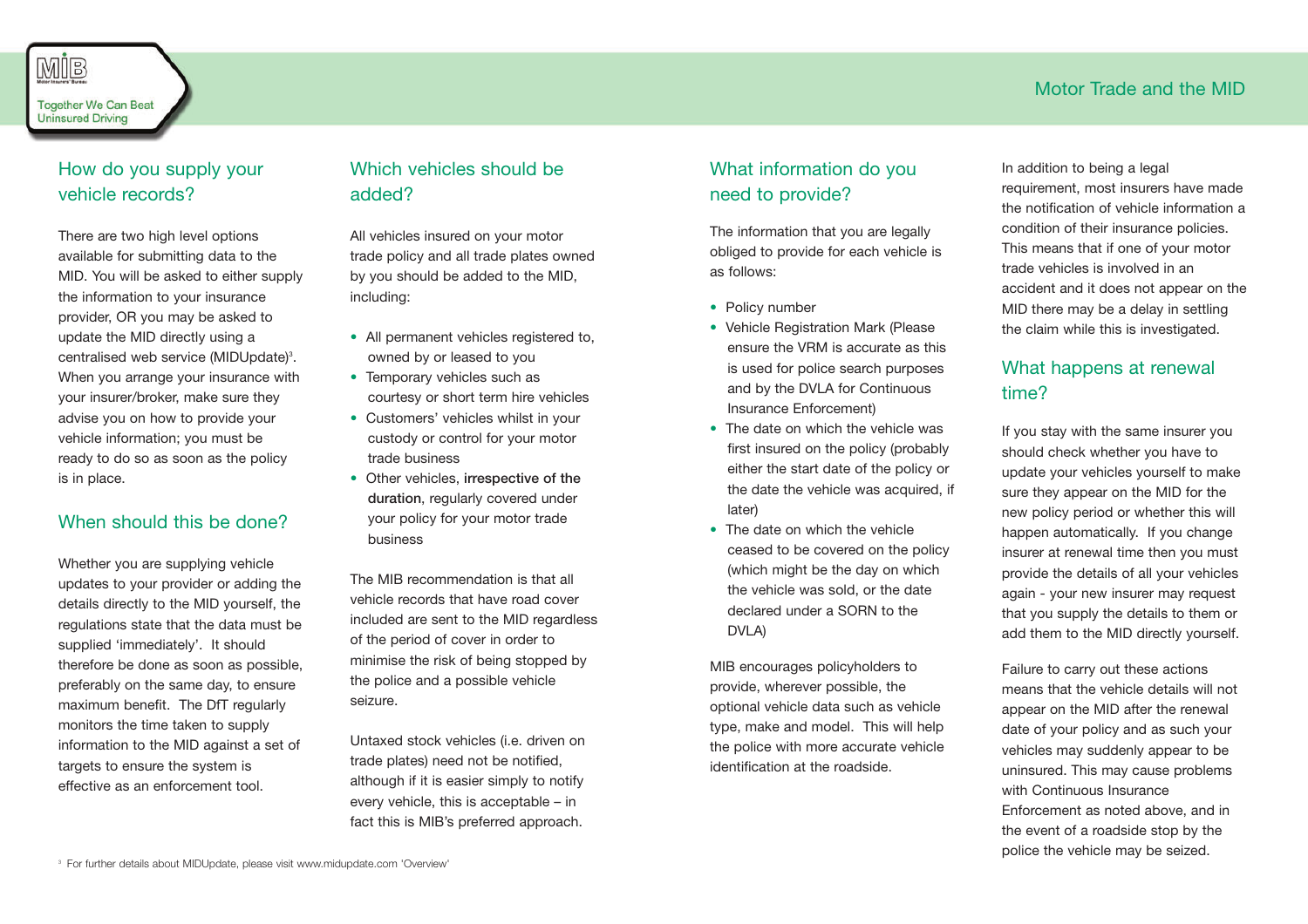



#### Removing vehicles

When you sell any vehicles, or return temporary vehicles, you must remember to update the MID or inform your insurer/broker to take them off cover as soon as possible.

If you don't update the MID or inform your provider regarding vehicles that you no longer own, you may be contacted about insurance claims that have nothing to do with you. Failing to provide updates may also help uninsured drivers evade detection as the vehicle will be incorrectly linked to your insurance policy and they may not be stopped by the police when they should be.

#### Correcting vehicle information

The accuracy of the vehicle information you provide is vital, and especially the Vehicle Registration Mark (VRM). If you realise that some of your vehicle details are wrong, you need to correct them as soon as possible, preferably the same day. If you are unsure how to do this, contact your insurance provider to determine whether you are able to make the correction yourself.

If you have lost track of what vehicle information is on the MID you can get a record of this. Please ask your insurer/broker how this is done.

#### Where can I get help?

Your initial point of contact for enquiries and/or assistance should always be your insurance provider. Make sure you are aware of the correct contact details. General information can be found at the MIB website www.mib.org.uk.